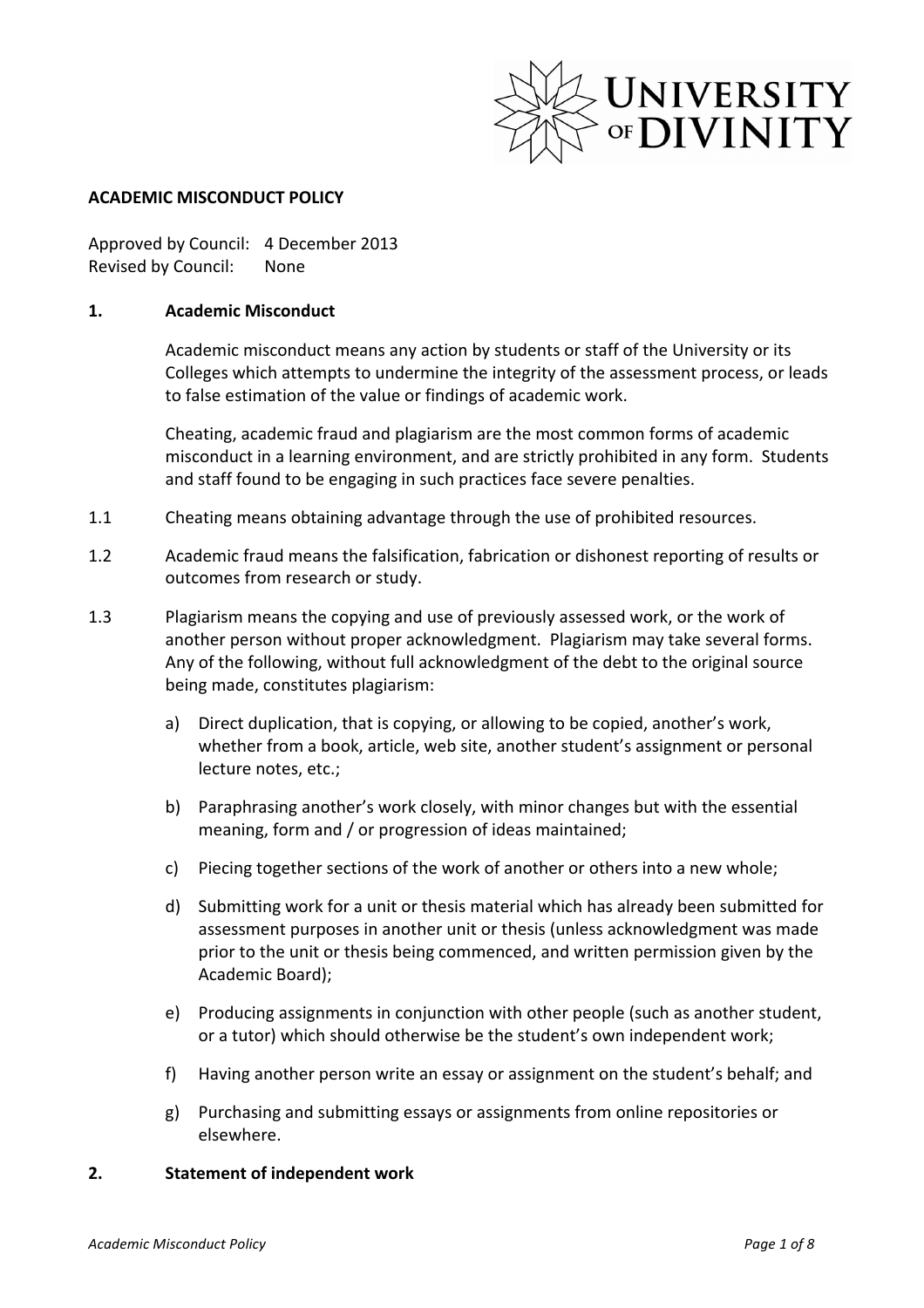In order to ensure that students are aware of the above requirements, the following or a similar statement must be printed on the cover sheet of all work submitted for assessment, then signed and dated by the student(s) in whose name(s) it is made:

Cheating, plagiarism, academic fraud and similar activities undermine the integrity of the assessment process. They are strictly forbidden.

Cheating involves obtaining an unfair advantage over other students in any way, through the use of prohibited resources.

Plagiarism means the student using previously assessed work, or the work of another person without giving them proper acknowledgment; websites as well as books, articles or other students' work are included.

Academic fraud includes falsification, fabrication or dishonest reporting of results or outcomes of study or research.

In order to protect your good name, and that of the University of Divinity, you are required to sign this declaration. In the case of a group project, all group members are required to sign the declaration.

The attached assignment submitted for assessment is the result of my/our own work. All sources on which it is based, and any assistance received in writing the assignment have been acknowledged.

| Name/s: | Signature/s: | Date: |  |
|---------|--------------|-------|--|
|---------|--------------|-------|--|

## **3.** Prohibited behaviours

- 3.1 A student enrolled in the University must not, by act or omission, do anything which has the purpose or has or is likely to have the effect of obtaining for that student or any other person an advantage, in or arising out of the performance of assessment, by unauthorised, unscholarly or unfair means. In particular, a student enrolled in the University must not, during or in connection with the performance of any component of assessment or research:
	- a) Engage in cheating, academic fraud, or plagiarism;
	- b) Use any unauthorised or prohibited information, books, notes, paper or other materials;
	- c) Directly or indirectly assist any other student or accept assistance from any other person that would constitute unacceptable academic behaviour as stipulated in this policy;
	- d) Copy from or otherwise use the work of any other person engaged in the performance of the same or comparable component of assessment, or permit any other person to copy from or otherwise use his or her work;
	- e) Submit or represent as the work of the student the whole or part of published or unpublished material prepared by some other person, whether in written, recorded, electronic, web-based or any other form;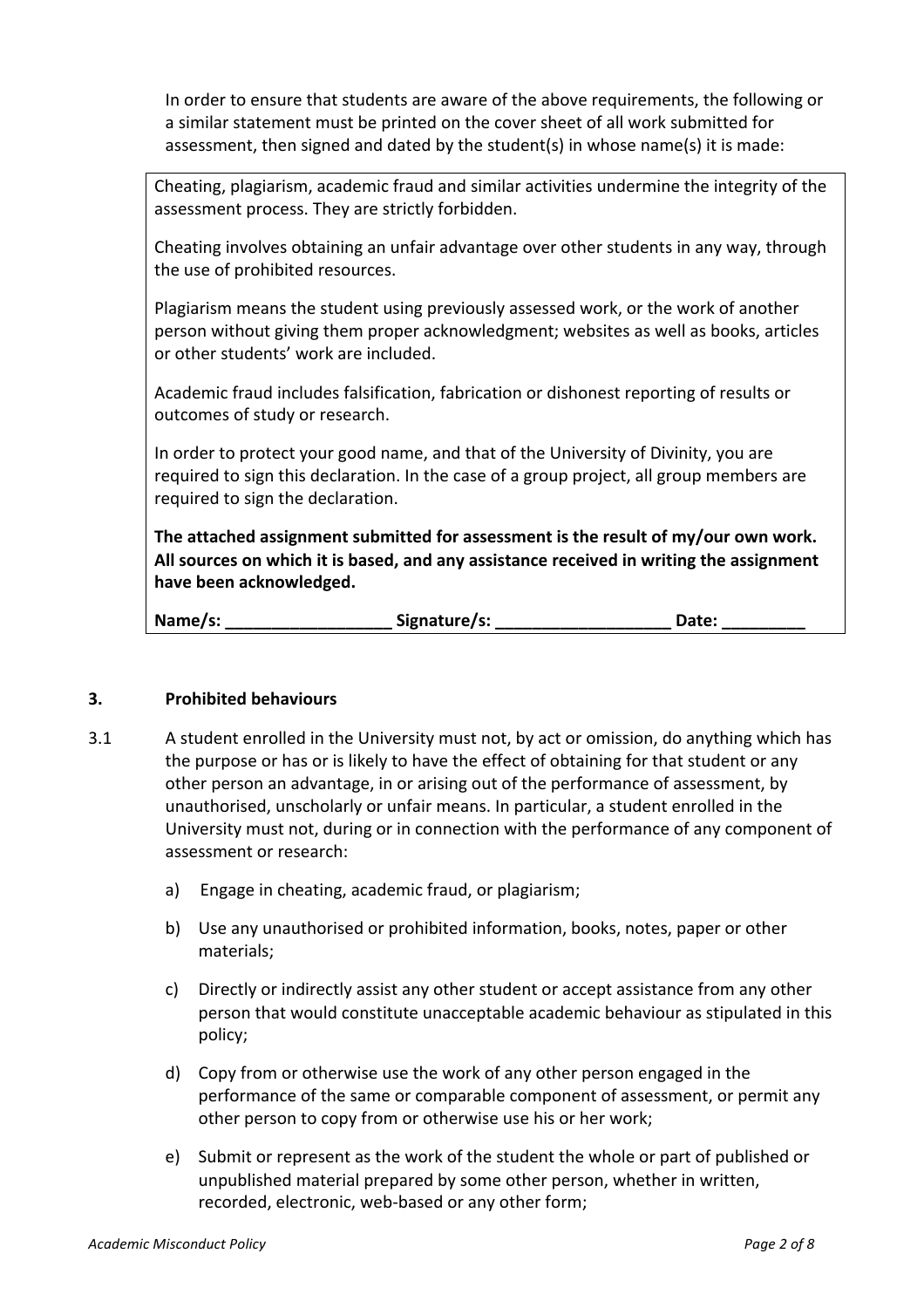- f) Fabricate, falsify or report dishonestly the outcomes of research or study.
- 3.2 A student enrolled in the University must not assist, or attempt to assist, any person, to do anything prohibited above.
- 3.3 Academic misconduct includes instances where a student enrolled in the University, during or in connection with the performance of any component of assessment:
	- a) Causes a disturbance, annoyance to or interferes with, any other student;
	- b) Disobeys any instruction or direction given for the performance of a component of assessment;
	- c) Disobeys any reasonable instruction or refuses or fails to answer any reasonable question of an examination supervisor; or
	- d) Commits a breach of discipline by engaging in any of these activities.

## **4. Academic misconduct by a staff member**

Staff of the University and its Colleges must not be party to any of the prohibited behaviours listed above, and not engage in any conduct which may lead to false estimation or attribution of any academic work, including research and publications.

# **5.** Allegation of academic misconduct against a coursework student

- 5.1 When a student is suspected of misconduct by an examiner, the two examiners must jointly consider whether or not academic misconduct has occurred. If the two examiners cannot agree on whether or not academic misconduct may have occurred, the matter must be referred to the appropriate Chair of Examiners to decide. If misconduct is not found to have taken place, the original grade stands, and no further action is to be taken or entry required to be made in the student's file. Unless otherwise required by law or with the consent of the student, no reference to the alleged misconduct should in the normal course be made. Confidentiality is essential; knowledge of the matter should in the normal course remain with the two examiners only, and the Chair of Examiners where also so involved, unless otherwise required by law or within the consent of the student.
- 5.2 If academic misconduct has occurred, the first examiner consults with the student, preferably in person, to establish whether there has been intent to deceive, or whether the cause is innocent misuse of referencing and/or poor scholarship. At the end of this initial meeting a record is written of the outcome, which is signed by the examiner and the student.
- 5.3 If unacceptable use of another person's work relates to a pedagogical issue with the work, this needs to be considered by the examiner, in accordance with the specific support structures of the College.
- 5.4 If the pedagogical issues are not subsequently resolved for a particular student the chief academic officer of the College may take action with regard to the student's progress in accordance with the Course Progress Policy.
- 5.5 Where deliberate academic misconduct is proved, the matter must be referred for further action to the appropriate Chair of Examiners, who shall within ten working days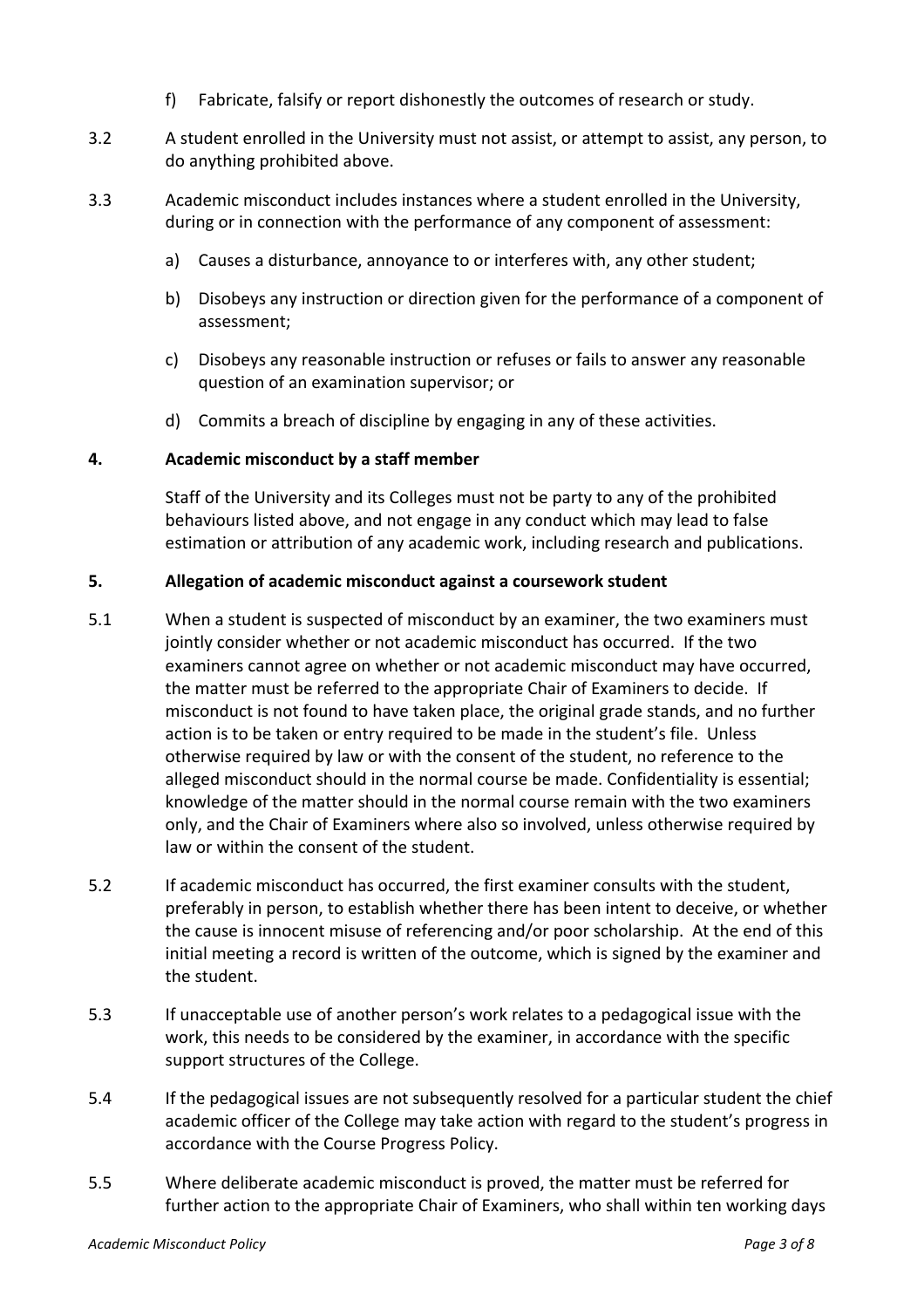do one or more of the following, in each case documenting the reason(s) for this decision: 

- a) Issue a written warning to the student, a copy of which is included on the student's file;
- b) Apply a fail grade to the piece of work, or part thereof;
- c) Apply a fail grade overall to the unit;
- d) Require the student to undertake another form of assessment in lieu of the assessment work in question;
- e) Require the student to resubmit the work for assessment or to undertake additional and/or remedial work in substitution for the work submitted;
- f) Impose a maximum grade for the unit (e.g. a maximum grade of Pass) and/or reduce the final grade overall in the unit;
- g) Recommend to the chief academic officer of the College that the student's enrolment be discontinued;
- h) Refer the matter to the Director of Administration regarding the possible presentation of a case of breach of discipline to an Academic Conduct Panel.
- 5.6 When a penalty is applied to a student, notification of this academic misconduct must be made in writing to the chief academic officer of the College. If a student is found guilty of academic misconduct on more than one occasion the chief academic officer of the College may refuse the student enrolment. In either case the chief academic officer of the College must notify the Director of Administration and the student in writing of the action.

## **6.** Allegation of academic misconduct against a Higher Degree by Research student

- 6.1 When a candidate for a Higher Degree by Research is suspected by an examiner during examination of academic misconduct, the examiner claiming the misconduct must immediately cease examination of the thesis and notify the Director of Research, who will in turn notify the relevant Chair of Examiners and the Director of Administration.
- 6.2 If, after consultation, the Director of Research and the Chair of Examiners believe that no *prima facie* case of misconduct has been established, the examiner who made the allegation will be asked to continue the examination process on the basis that no such case of misconduct has been established. Unless otherwise required by law or with the consent of the student, no reference to the alleged misconduct should in the normal course be made, including by the examiner in her or his report. If the examiner who made the allegation is unwilling to continue with the examination under such circumstances, she or he will be relieved of the task and the Director of Research shall invite the next examiner on the approved list to examine the thesis, without reference to these circumstances. The original examiner should be paid according to the full examiners' rates, even if she or he does not continue with the examination process.
- 6.3 If, after consultation, the Director of Research and the Chair of Examiners believe that a *prima facie* case of misconduct has been established, they will request in writing that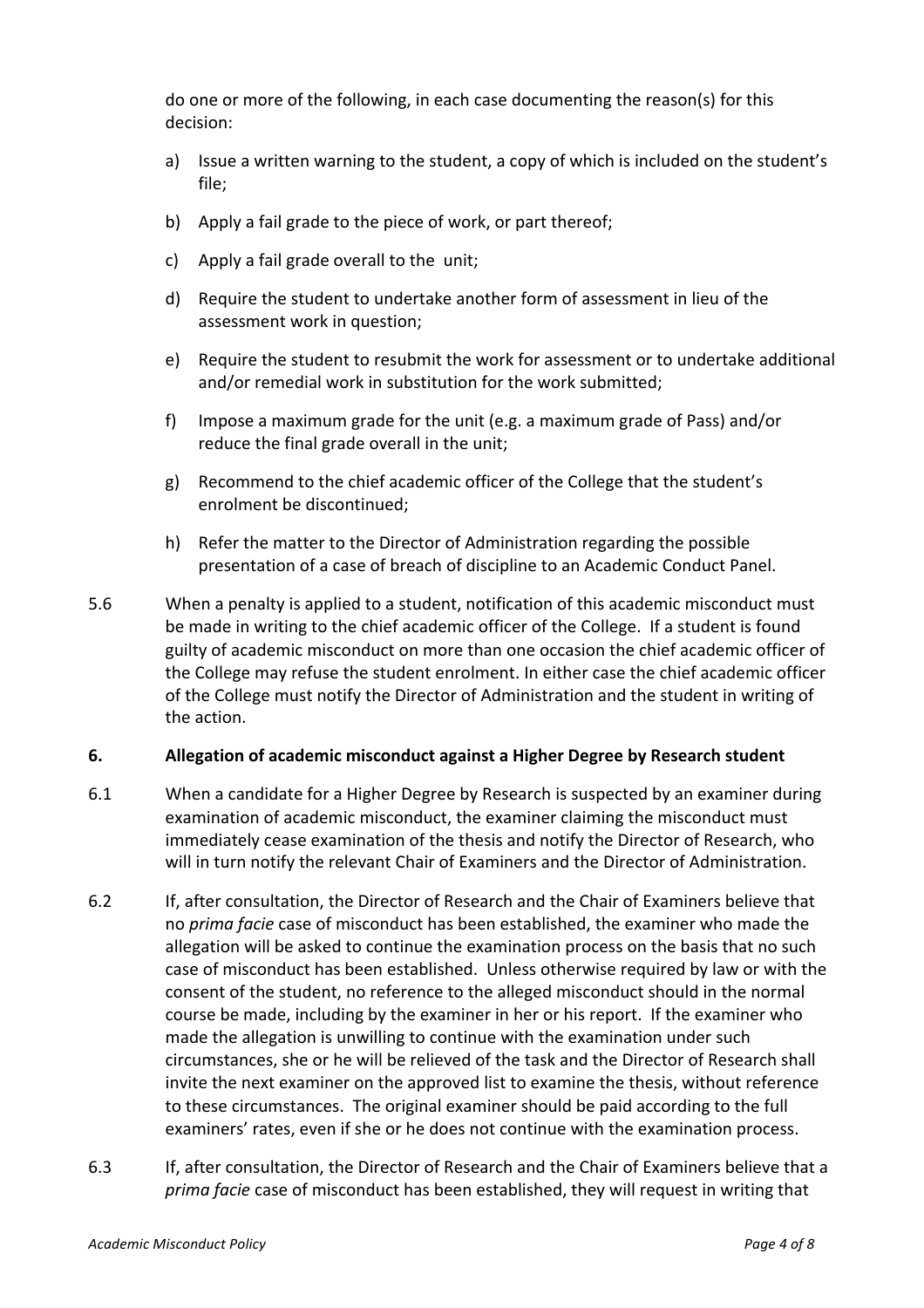the Director of Administration convene an Academic Conduct Panel. The Director of Administration will convene such a Panel within 5 working days of receiving the written notice. In the event of such a Panel being convened, the Director of Research shall inform both the examiners and request that the examination process cease until the Panel has delivered its determination.

- 6.4 If misconduct is not found by the Panel to have taken place, the examination of the thesis is to re-commence on that basis, and the candidate is to be informed in writing. No further action is to be taken. Unless otherwise required by law or with the consent of the student, no reference to the alleged misconduct should in the normal course be made, including by the examiners in their reports. If either examiner is unwilling to continue with the examination under such circumstances, she or he will be relieved of the task and the Director of Research shall invite the next examiner on the approved list to examine the thesis, without reference to these circumstances. In this case, the original examiner(s) should be paid according to the full examiners' rates, even if they are unwilling to continue with the examination process.
- 6.5 If academic misconduct is found by the Panel to have taken place, it may recommend to the Council that one or more of the following actions be taken:
	- a) That the student be excluded, either temporarily or permanently, from studying at the University, including all of its Colleges;
	- b) That the student be failed for the degree for which the thesis under examination had been submitted;
	- c) That the student be required to rewrite and resubmit the thesis for a second examination, with due regard to Regulation 26.3.6;
	- d) That the student be required to participate in an Oral Defence Panel.
- 6.6 The decision of the Council is final.

## **7. Allegation of breach of discipline**

- 7.1 Allegations of breach of discipline may be made by any person associated with the University. Such allegations must be raised within ten working days of the alleged breach of discipline. It is to be lodged in the first place with the chief academic officer of the College. Where the matter involves a chief academic officer of the College or a member of staff of the Office of the Vice-Chancellor, the allegation is to be lodged with the Director of Administration. Where the matter involves the Director of Administration or the Vice-Chancellor, the allegation is to be lodged with the Chancellor.
- 7.2 If a *prima facie* case is believed to exist, the chief academic officer concerned must acknowledge the complaint in writing within five working days of its being made and ensure that the complaint is put in writing to the Director of Administration.
- 7.3 The written allegation must identify the person against whom it is made, the nature of the alleged breach of discipline, and provide supporting evidence, including the names of witnesses where appropriate.
- 7.4 The Director of Administration must convene an Academic Conduct Panel within five working days of the written allegation being received.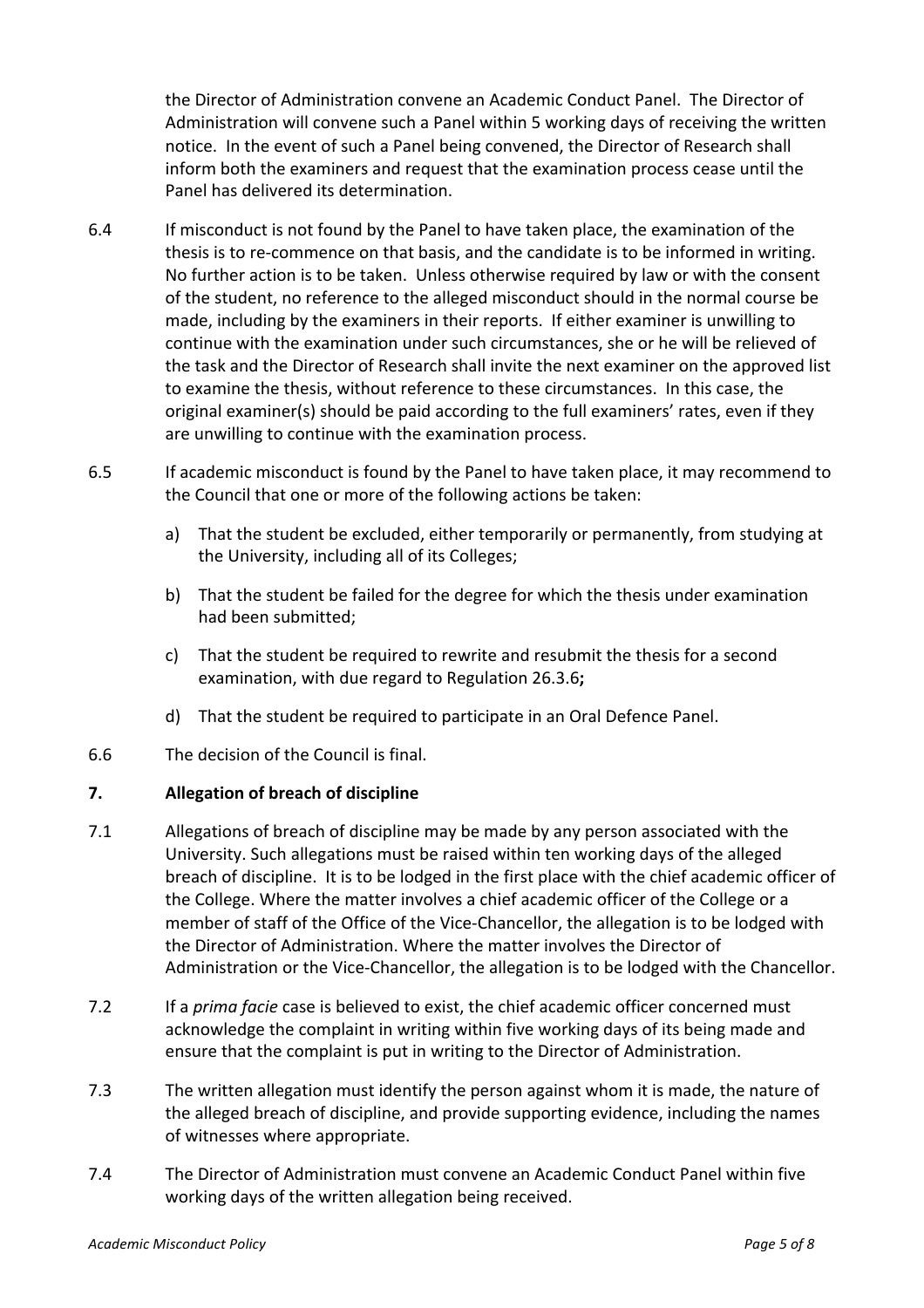7.5 Unless otherwise required by law or with the consent of the relevant party, the University is to take all reasonable steps to preserve the strict confidentiality of all such allegations until the Academic Conduct Panel makes its decision.

## **8.** Allegation of academic misconduct against a faculty or staff member

- 8.1 Allegations of academic misconduct against a staff member of the University or its Colleges may be made by any person associated with the University.
- 8.2 Such allegations must be made in writing to the Director of Administration within ten working days of any event in which academic misconduct is alleged to have taken place.
- 8.3 The Director of Administration must acknowledge the complaint in writing within five working days of its being made and convene an Academic Conduct Panel within five working days of the written allegation being received.
- 8.4 The written allegation must identify the person against whom it is made, the nature of the alleged misconduct, and provide supporting evidence, including the names of witnesses where appropriate.
- 8.5 Unless otherwise required by law or with the consent of the relevant party, the University is to take all reasonable steps to preserve the strict confidentiality of all such allegations until the Academic Conduct Panel makes its decision.

#### **9. Academic Conduct Panel**

- 9.1 Academic Conduct Panels are to be convened by the Director of Administration where a breach of academic discipline is alleged against a student or any form of academic misconduct is alleged against a staff member. Unless otherwise required by law or with the consent of the relevant party, the University is to take all reasonable steps to preserve the strict confidentiality of all such allegations until the Academic Conduct Panel makes its decision.
- 9.2 The Director of Administration convenes and chairs any Academic Conduct Panel, unless he or she is involved in the allegation, in which case the Chancellor will undertake this role. The other members are:
	- a) Two members of the Council nominated by the Chancellor. The two Council members must not be associated with the person against whom allegations have been made, nor with any College involved;
	- b) The Liaison Officer of the Human Research and Ethics Committee.
	- c) A person nominated by the student or staff member against whom an allegation has been made, but this person cannot be a legal representative.
- 9.3 The Academic Conduct Panel will meet as soon as possible after written notice of the allegation has been made and not more than 15 working days later. All deliberations must be strictly confidential, subject to minute-taking processes.
- 9.4 The Panel may receive submissions in writing from any interested party, and must, to ensure provision of natural justice, interview the student or faculty member against whom academic misconduct is alleged.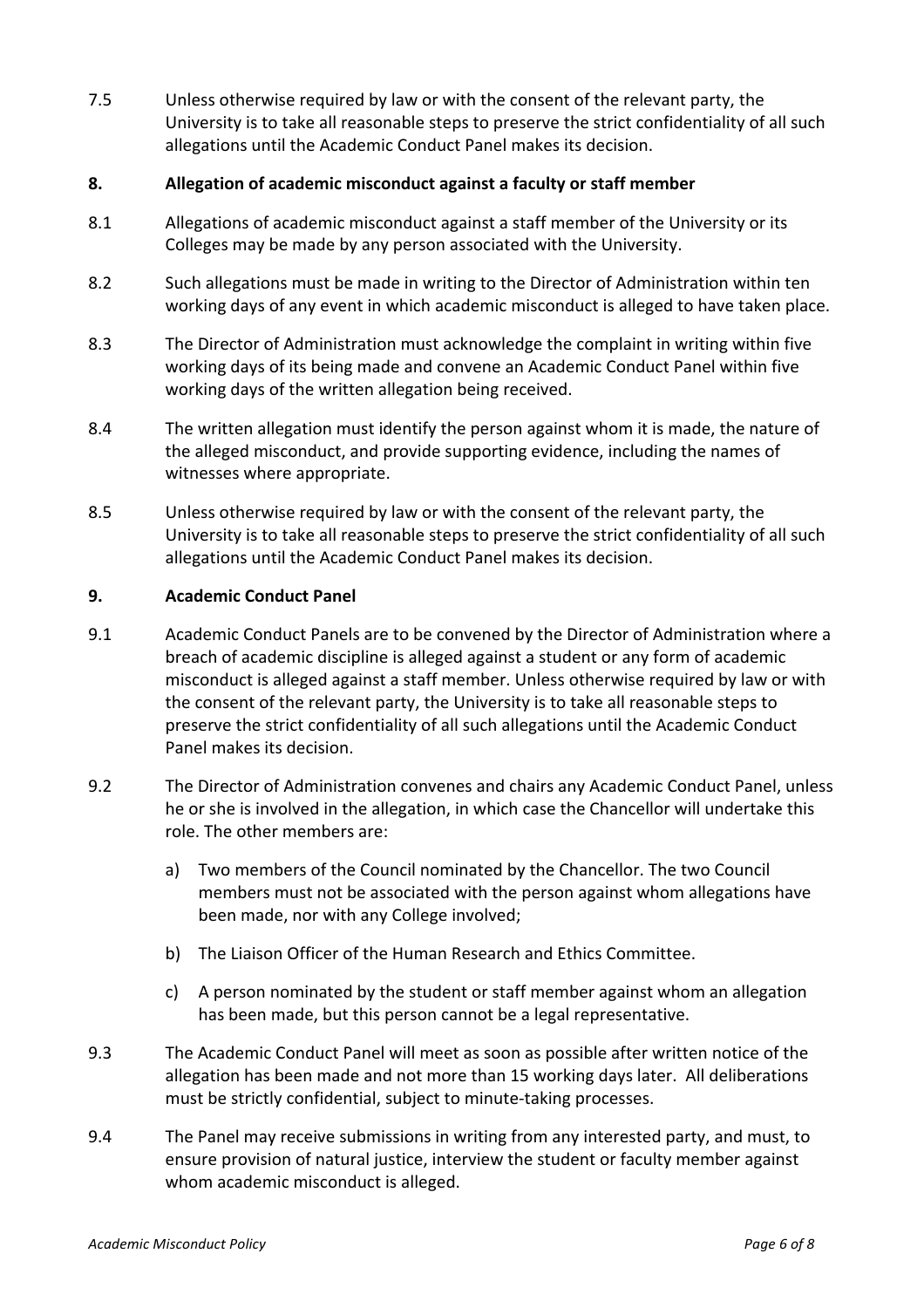- 9.5 All decisions of the Panel are made by majority vote of the members; the Chair has the casting vote in the event of a tied vote.
- 9.6 Minutes must be taken of all Academic Conduct Panel meetings. All members of the panel constitute the quorum, necessary to take any decision on the allegation. Decisions must be communicated in writing to the Chancellor, as a recommendation to Council.
- 9.7 If the Panel upholds the allegation, it may recommend to Council that one or more of the following actions be taken:
	- a) Require the student to write and submit another item of assessment if a coursework student; if a HDR student, rewrite and resubmit the thesis for a second examination, with due regard to Regulation 26.3.6.
	- b) Require the student to participate in an Oral Defence Panel.
	- c) Deprive the student of credit for the unit or component of assessment of the unit to which the misconduct relates;
	- d) Terminate the student's enrolment;
	- e) Exclude the student from studying with the University and any of its Colleges, either permanently or temporarily;
	- f) Revoke or annul the conferral of a degree or other award;
	- g) Deny approval for an academic to teach, supervise or examine in association with the University:
	- h) Impose a fine, and / or full cost recovery, including any legal costs associated with the matter, if appropriate;
	- i) If the person is a staff member, that he or she be demoted or their employment terminated, as appropriate, with the Office of the Vice-Chancellor or the relevant College, as applicable;
	- j) Recommend that the matter be referred to the police.
- 9.8 The decision of the Council is final.

#### **10. Confidentiality regarding complaints**

- 10.1 All documentation from an Academic Conduct Panel must be lodged securely with the Director of Administration with a separate file for each complaint.
- 10.2 When a complaint is established, a note recording its nature and any penalty imposed will be placed on the person's University file. Unless the matter reaches beyond the bounds of the University, all other documentation will be destroyed five years after the date of the decision of the Panel.
- 10.3 When a degree or other award is revoked or annulled, the Director of Administration is authorised to make an appropriate announcement.